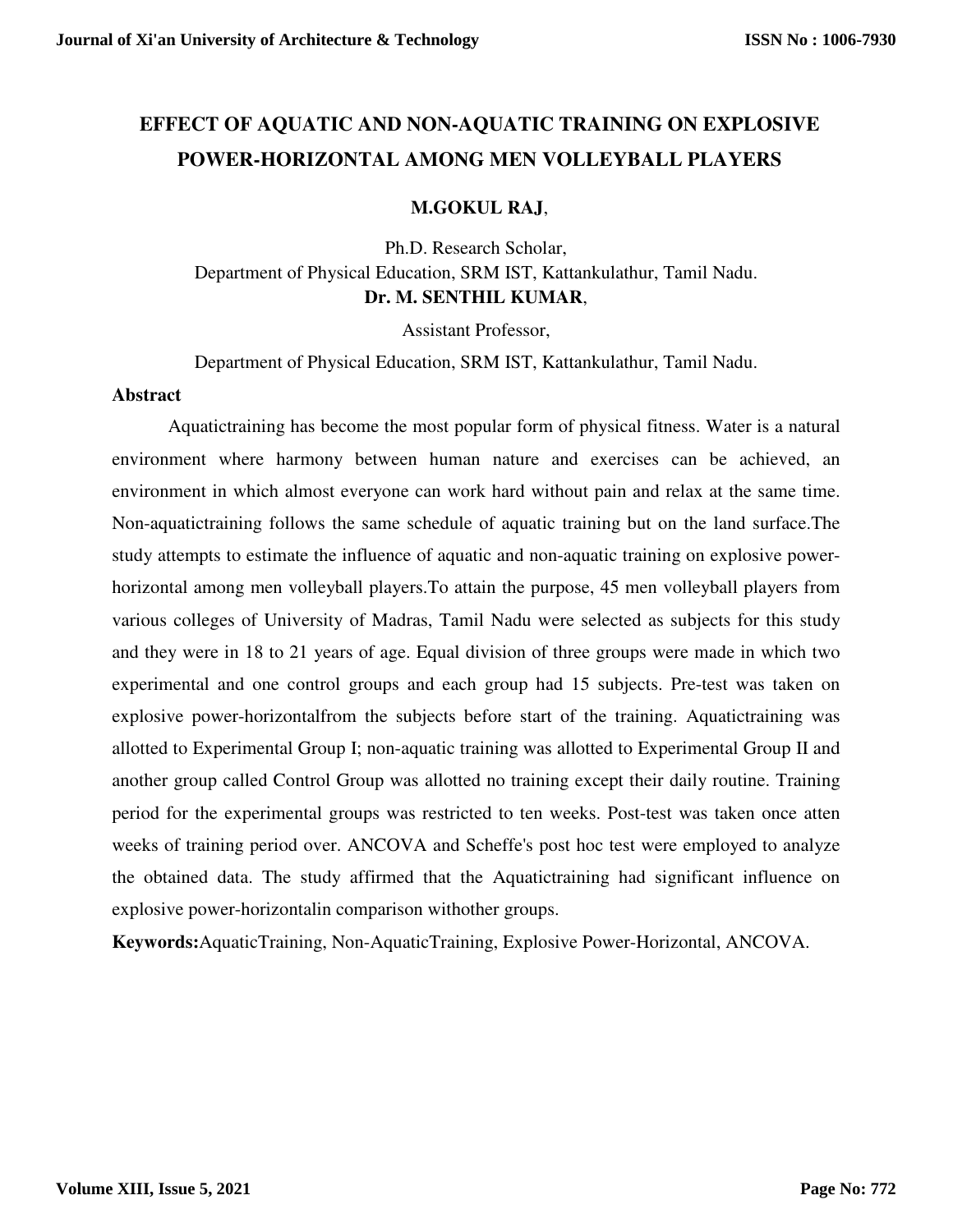#### **1. INTRODUCTION**

Sports is the medium where we all utilize the abilities of our physique to perform skills and techniques. While perform sports activities, our body and mind are coordinate in an excellent manner. It enables us to eradicate our strains and spend our time in a pleasant way, without the thinking of day to day sorrows. It gives satisfaction that enable us more active in our works.

"Training is a systematic process of repetitive, progressive exercise or work, involving also learning process and acclimatization" (Arnheim, Daniel D., 1985).

"Sports training is a goal oriented long term process of preparation of sportsmen for higher performance. It involves use of training means and methods for improving various performances prerequisites" (Hardayal Singh, 1991).

The participation of games and sports activities that strengthen not only our external body but also enhance the functions of internal organs. Many of the people select this as their profession and gain fame as well as wealth. Sports play a good role in unite the people of a country.

"Physical fitness and wellness are one's richest possessions; they cannot be purchased, they are to be earned through regular and systematic fitness programme and positive lifestyle habits"(Uppal A K., et.al., 2004).

A person with optimum physical fitness is capable enough to perform activities efficiently and also recover from tiredness quickly. At present, life regularly depends upon our knowledge skills. In such conditions, people need more workouts to stay them fit in performing their movements easily with less energy.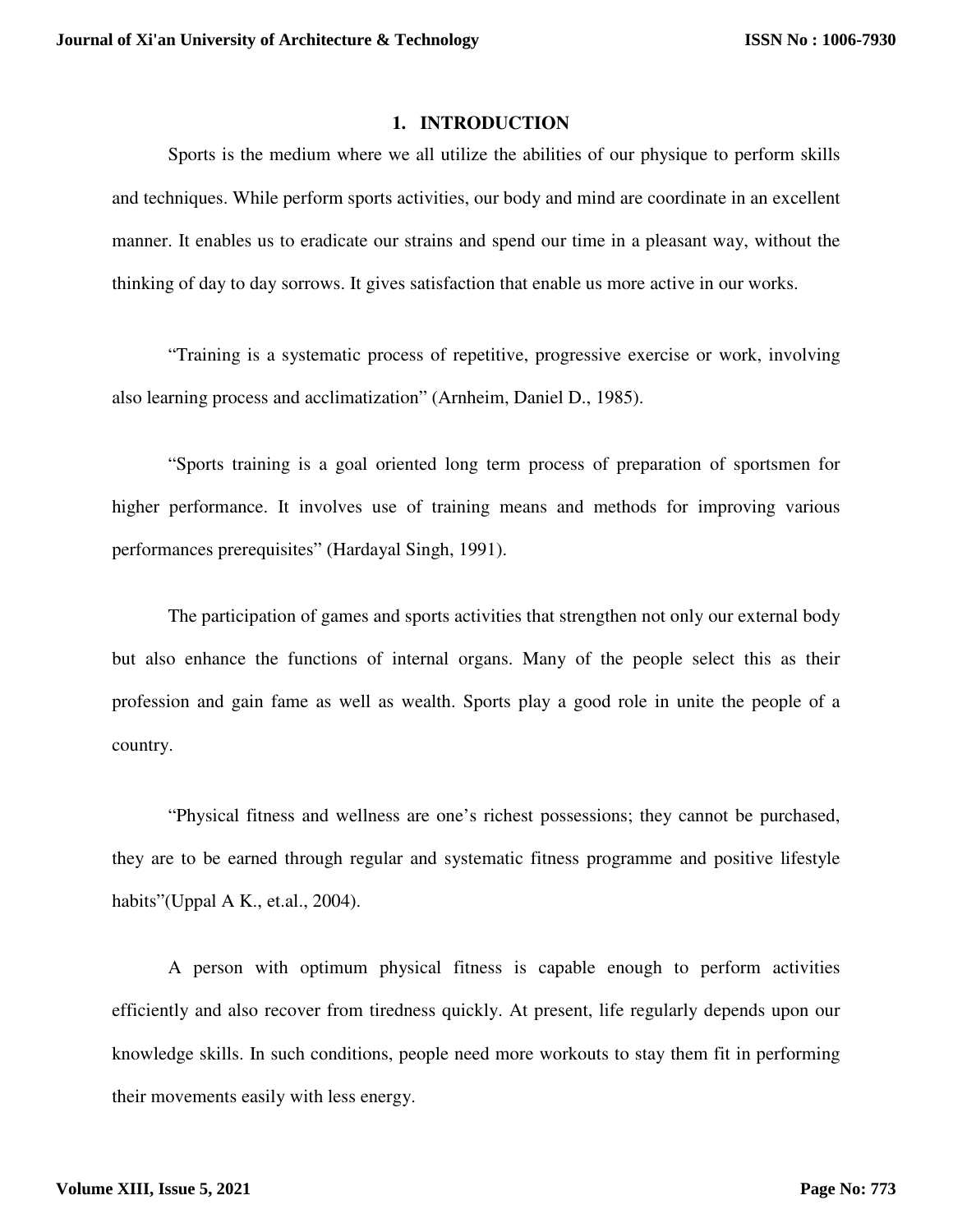The sports training aims at finding out the hidden reserves and makes the sportsperson aware of it. It also aims at further development of these reserves. The Sportspersons control their day to day routine in such a manner that they are able to do training once or twice a day with high effect. It is basically an educational process. So, it strives to develop all the aspects of personality. It is a continuous process of perfection, improvement and creation of means and methods of improving sports performance and factors of performance. (Hardayal Singh,1991).

"Motor-performance fitness emphasizes the development of those qualities that enhance the performance of physical activities such as sport. Moreover, motor-performance fitness is specific to the sport or activity in which the individual engages. Different combinations of motor-performance fitness components are needed, depending on the specific motor activity"(Wuest, Deboran A. et. al., 1992).

"The rate at which performance efficiency is develops during the sports training is largely depend upon the amount of training and competition. It has the decisive bearing on the improvement of performance efficiency and performance ability"(Arvind Bahadur Singh, 2012).

Water based exercise is predominantly for lower body exercise in a low impact, resistance based, environment. Although water-based exercise or training began with an emphasis on the elderly, that is no longer the case. The principles of water-based training are similar to land-based training; however, the techniques are different. The body is uplifted in water by process called buoyancy and since the viscosity or thickness of the water is greater than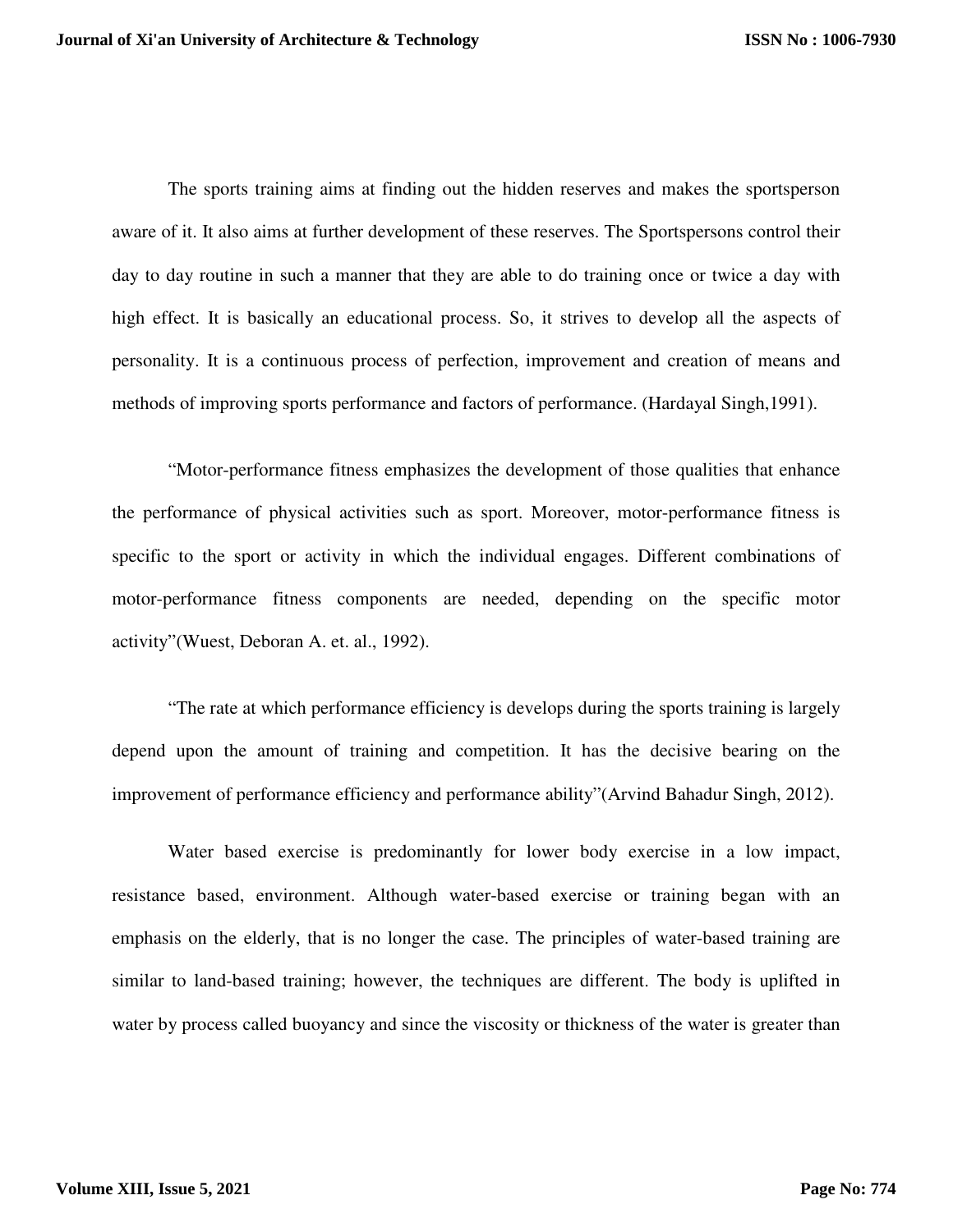air, movement of the body through the water provides an increased level of resistance (drag) over land-based exercise.

The buoyancy factor provides support for the body, thereby reducing the likelihood of muscle, bone and joint injuries. Buoyancy is defined as the ability of water to support a body's weight. Items float or buoyant in water because they displace an amount of water that weighs the same as the item itself. To simplify, an item floats when it displaces its own weight in water.

Aqua training reduces impact on joints, reduces stress on joints by decreasing weight bearing, tones muscles, provides resistance in both eccentric (elongation) and concentric (contraction) muscle movements, improved balance and posture, increases flexibility, reducing capability for injury, allows special populations to exercise easily, equivalent calorie burn as land-based exercise. Because of the reduced influence of gravity, joints can easily be moved through the full range of motion without excess joint stress helping to improve flexibility. Deep Water-based running exercises can provide an augmented or alternate training regimen for runners who need to reduce the chronic effects of land-based running due to impact injuries.

Since the effects of gravity are reduced in water, impact is reduced while resistance to the movement is increased due to fluid dynamics. A water-based exercise or training programme can burn more calories than a comparable land-based class due to the increased resistance to movement while providing an increase in muscle strength and endurance.

Strength gains are not as good as weight bearing exercises on land since the buoyancy of the water reduces the weight. The speed of body movements through the water will subsequently be slower due to the increase in resistance. The equivalent level of physical fitness can be accomplished in water-based exercises as with land-based exercises.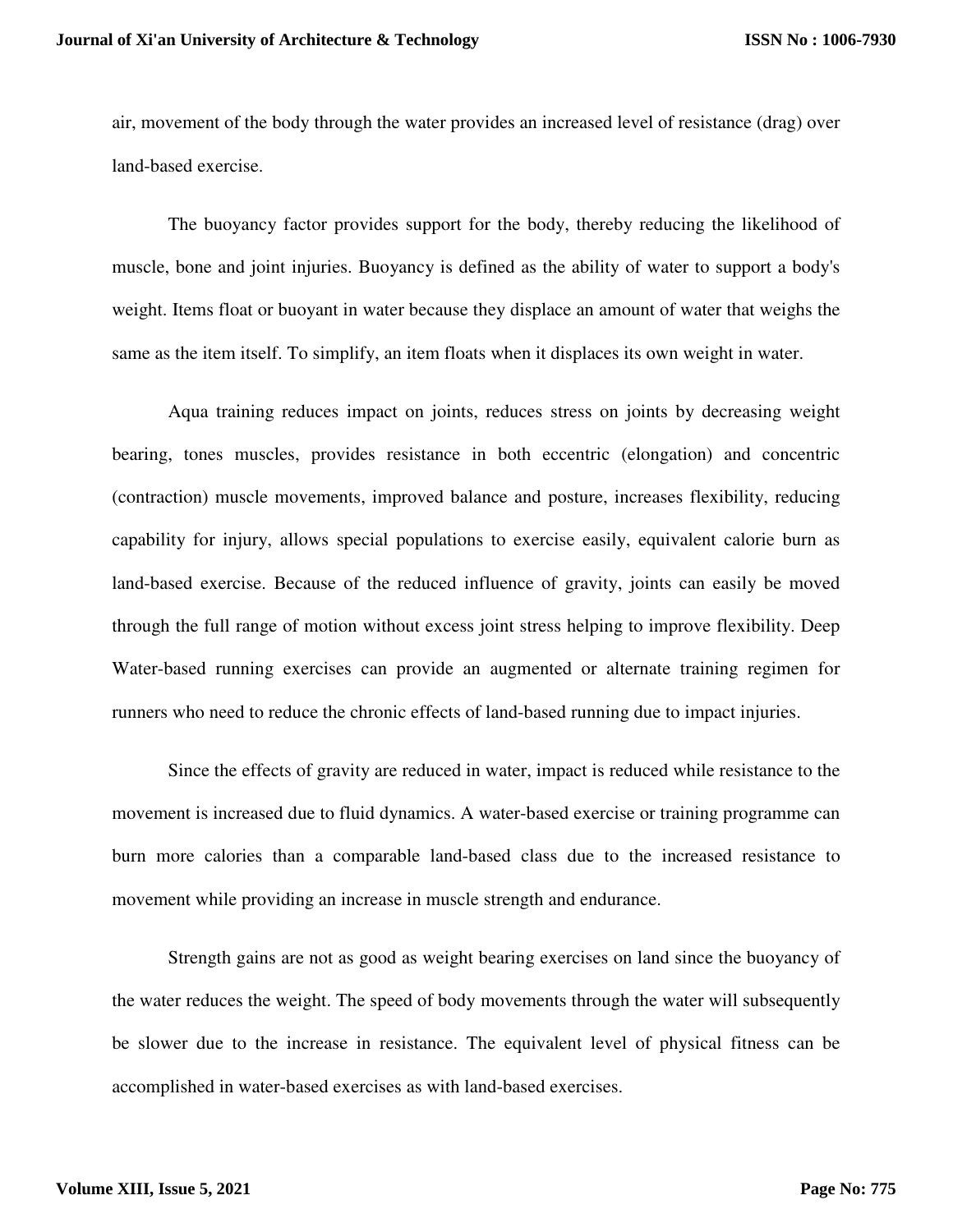Explosive poweris the ability to release maximum muscular force in the shortest time as in executing a standing broad jump (Baumgartner, Ted A., et.al., 1987).

#### **II. Methodology**

The purpose of the study was to evaluate the effect of aquatic and non-aquatic training on explosive power-horizontal among men volleyball players**.**To achieve the purpose of the study, 45 men volleyball players from various colleges of University of Madras, Tamil Nadu were selected as subjects for this study and they were in 18 to 21 years of age. They were separated into three groups in which one group exposed to aquatic training, second group exposed nonaquatic training and the third group acted as control group.

True random group design was implemented in this study which consisting of a pre-test and post-test. The subjects (n=45) were randomly separated into three equal groups of fifteen subjectsin each group. The groups were Experimental group Iassigned as aquatic traininggroup, group IIassigned as non-aquatic traininggroup and group III ascontrol group respectively. The investigator administered standing broad jump test to measure explosive power-horizontal. Pretest was conducted for all the subjects on explosive power-horizontal. The experimental groups participated in their respective aquatic and non-aquatic training for a period of ten weeks. The post-test was conducted on explosive power-horizontalafter tenweeks of aquatic and non-aquatic training.

#### **Statistical Techniques**

The following statistical techniques were used to find out effect of aquatic and nonaquatic training on explosive power-horizontal among men volleyball players.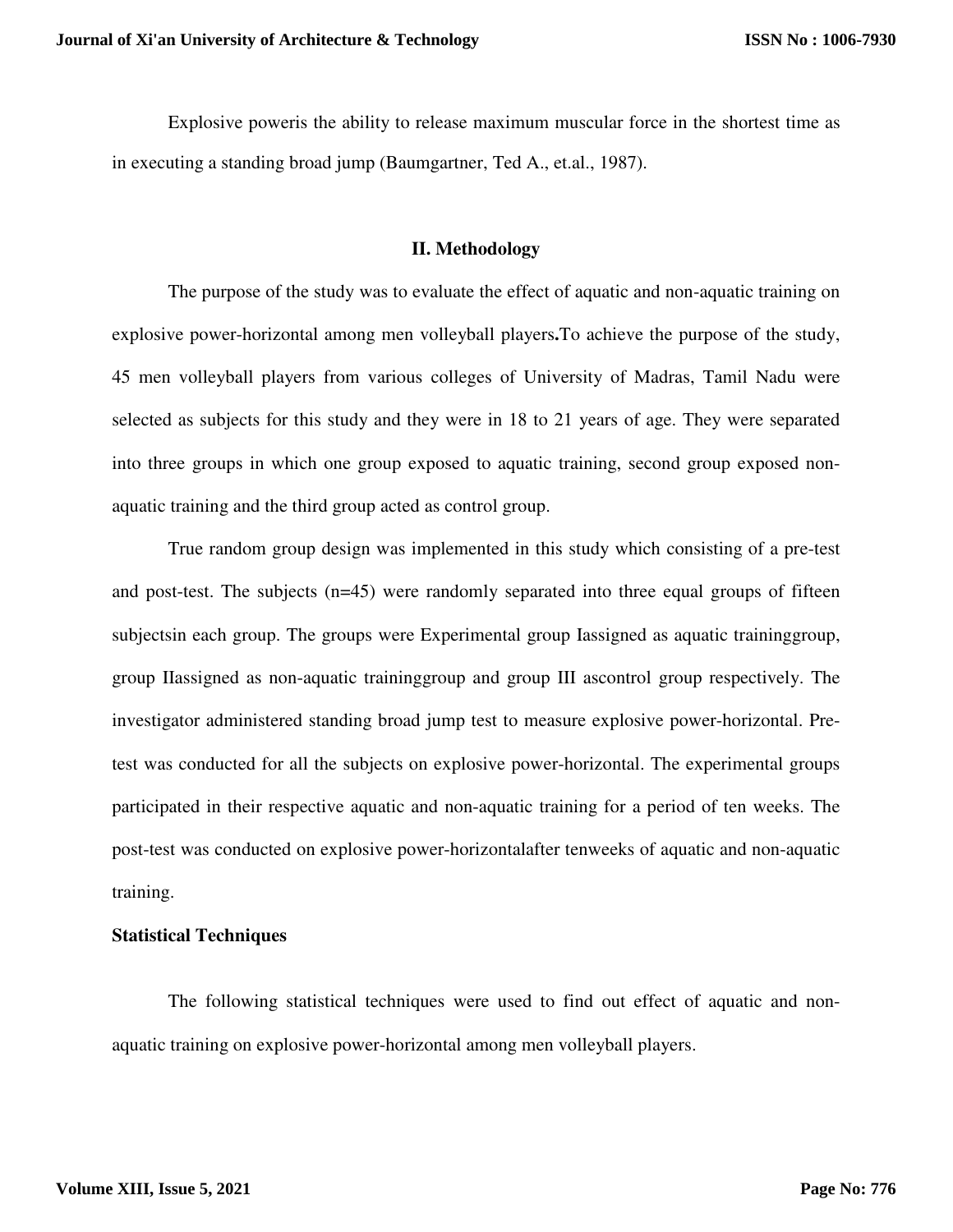Analysis of covariance (ANCOVA) statistical technique was used to test the adjusted

post test mean differences among the experimental groups. If the adjusted post test result was

significant, the Scheffe's post-hoc test was used to determine the significance of the paired mean

differences (Thirumalaisamy R., 1997).

# **III. Results onExplosive Power-Horizontal TABLE I Computation of Analysis of Covariance of Explosive Power-Horizontal (Scores in Meters)**

|           | <b>Aquatic</b>  | Non-Aquatic   | <b>Control</b> | <b>Sources of</b> | Sum of         | df             | <b>Mean</b> | <b>Obtained</b> |
|-----------|-----------------|---------------|----------------|-------------------|----------------|----------------|-------------|-----------------|
|           | <b>Training</b> | TrainingGroup | Group          | <b>Variance</b>   | <b>Squares</b> |                | squares     | <b>F-ratio</b>  |
|           | Group           |               |                |                   |                |                |             |                 |
| Pre-test  | 2.35            | 2.32          | 2.31           | B                 | 0.02           | $\overline{2}$ | 0.01        |                 |
| Mean      |                 |               |                | W                 | 0.21           | 42             | 0.01        | 1.51            |
| Post-test | 2.54            | 2.40          | 2.32           | B                 | 0.40           | 2              | 0.20        |                 |
| Mean      |                 |               |                | W                 | 0.19           | 42             | 0.01        | 44.18           |
| Adjusted  |                 |               |                | B                 | 0.26           | $\overline{2}$ | 0.13        |                 |
| post-test | 2.52            | 2.41          | 2.33           | W                 | 0.01           | 41             | 0.01        | 592.74          |
| Mean      |                 |               |                |                   |                |                |             |                 |

Table F-ration at 0.05 level of confidence for 2 and 42 (df) = 3.22, 2 and 41 df =  $3.23$ 

\*: Significant

Table I shows the analyzed data on explosive power-horizontal. The pre-test means of explosive power-horizontal were 2.35 for aquatic training group, 2.32 for non-aquatic training group and 2.31 for control group. The obtained F-ratio 1.51 was lesser than the table F-ratio 3.22. Hence the pre-test was insignificant at 0.05 level of confidence for the degrees of freedom 2 and 42.

The post-test means were 2.54 for aquatic training group, 2.40 for non-aquatic training groupand 2.32 for control group. The obtained F-ratio 44.18 was greater than the table F-ratio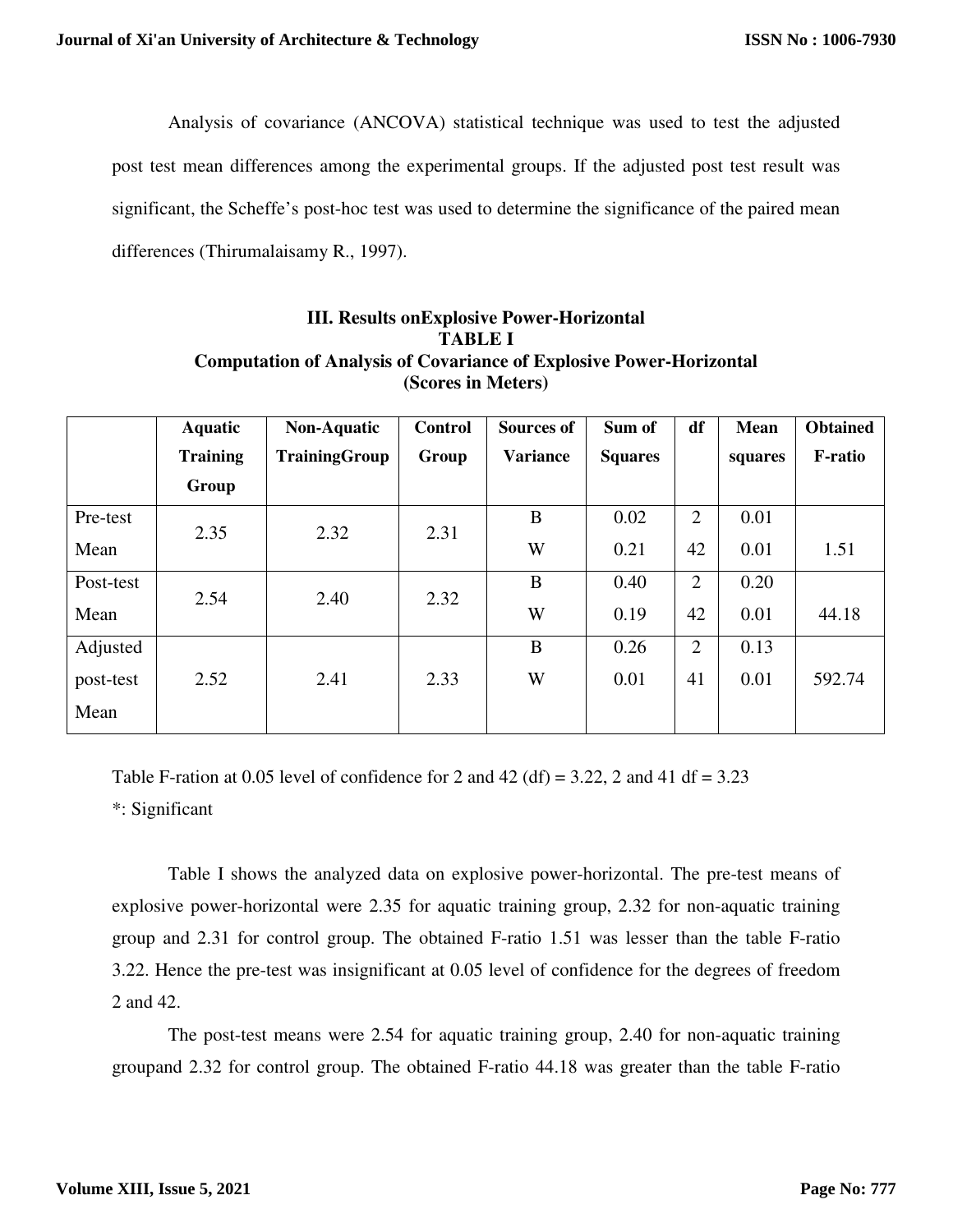3.22. Hence, the post-test was significant at 0.05 level of confidence for the degrees of freedom 2 and 42.

The adjusted post-test means were2.52 for aquatic training group, 2.41 for non-aquatic training groupand 2.33 for control group. The obtained F-ratio 592.74was greater than the table F-ratio 3.23. Hence the adjusted post-test was significant at 0.05 level of confidence for the degrees of freedom 2 and 41.

#### **TABLE II**

**Computation of Analysis of Scheffe's Post-Hoc Test of Explosive Power-Horizontal (Scores in Meters)**

| <b>Aquatic Training</b> | <b>Non-Aquatic</b>    | <b>Control</b> | <b>Mean Difference</b> | C.I          |
|-------------------------|-----------------------|----------------|------------------------|--------------|
| Group                   | <b>Training Group</b> | Group          | (MD)                   | <b>Value</b> |
| 2.52                    | 2.41                  |                | ∗<br>0.11              |              |
| 2.52                    |                       | 2.33           | $0.19^{^{\circ}}$      | 0.09         |
|                         | 2.41                  | 2.33           | 0.08                   |              |

\* : Significant

Table II shows the scheffe's post-hoc test of ordered adjusted final mean difference of explosive power-horizontal for different groups. The difference between aquatic training group and non-aquatic training group was 0.11, aquatic training group and control group was 0.19 and non-aquatic training group and control group was 0.08 Hence,first and second group comparisons were significant and the third group comparison wasinsignificant.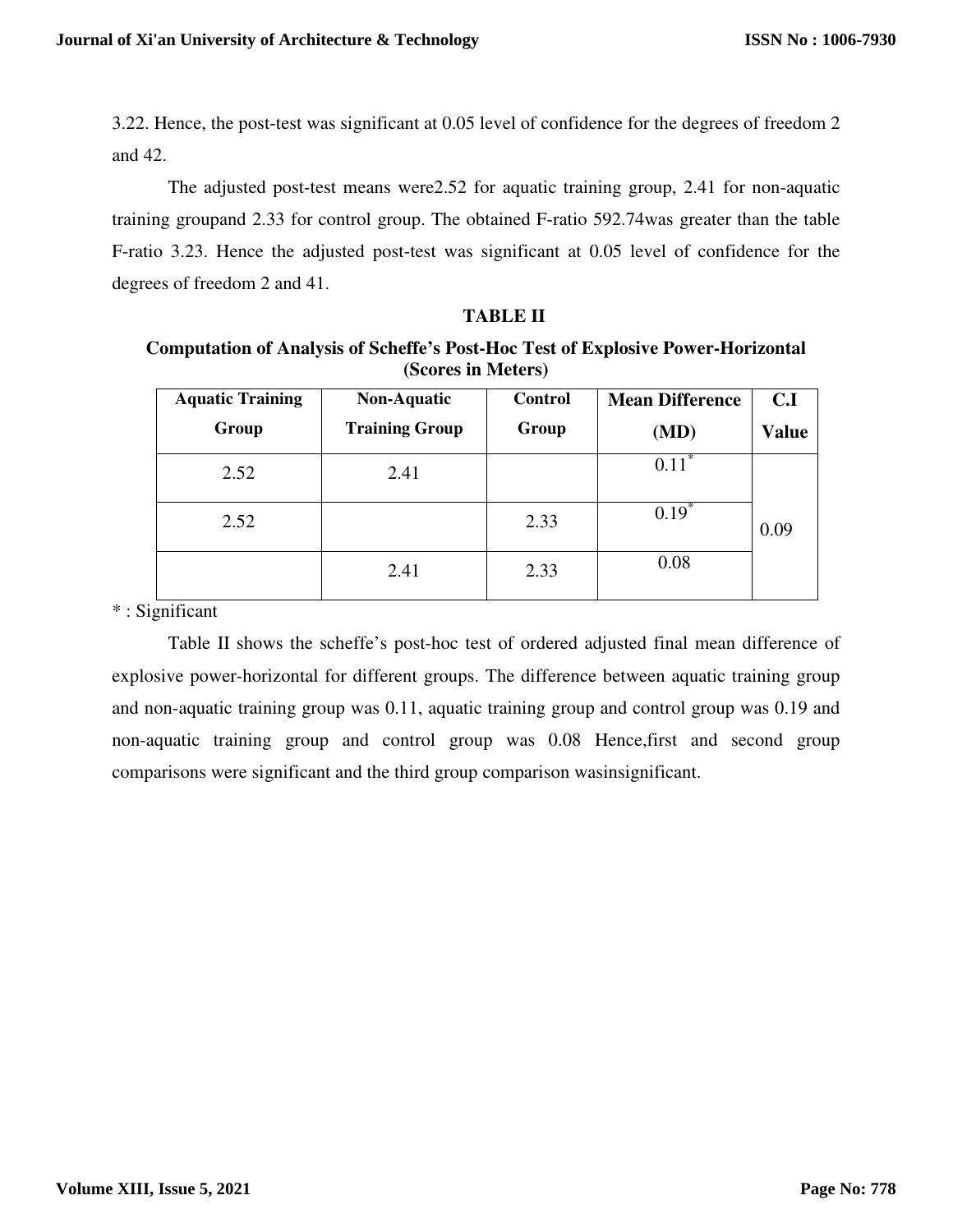



# **IV. Conclusions**

- $\triangleright$  The study was concluded that ten weeks of aquatic training group had better improvement on explosive power-horizontal than other groups.
- $\triangleright$  The research showed thatnon-aquatic training group also had significant improvement on explosive power-horizontal than control group.

## **References**

- 1. Arnheim, Daniel D. (1985), Modern Principles of Athletic Training, st. Louis, Toronto: Times Mirror / Mosby college publishing, p.78.
- 2. Arvind Bahadur Singh. (2012), Sports Training, Delhi: Prerna Prakashan, Pp.3-10.
- 3. Hardayal Singh. (1991), Science of Sports Training, New Delhi: D.V.S. Publications, Pp.1-131.